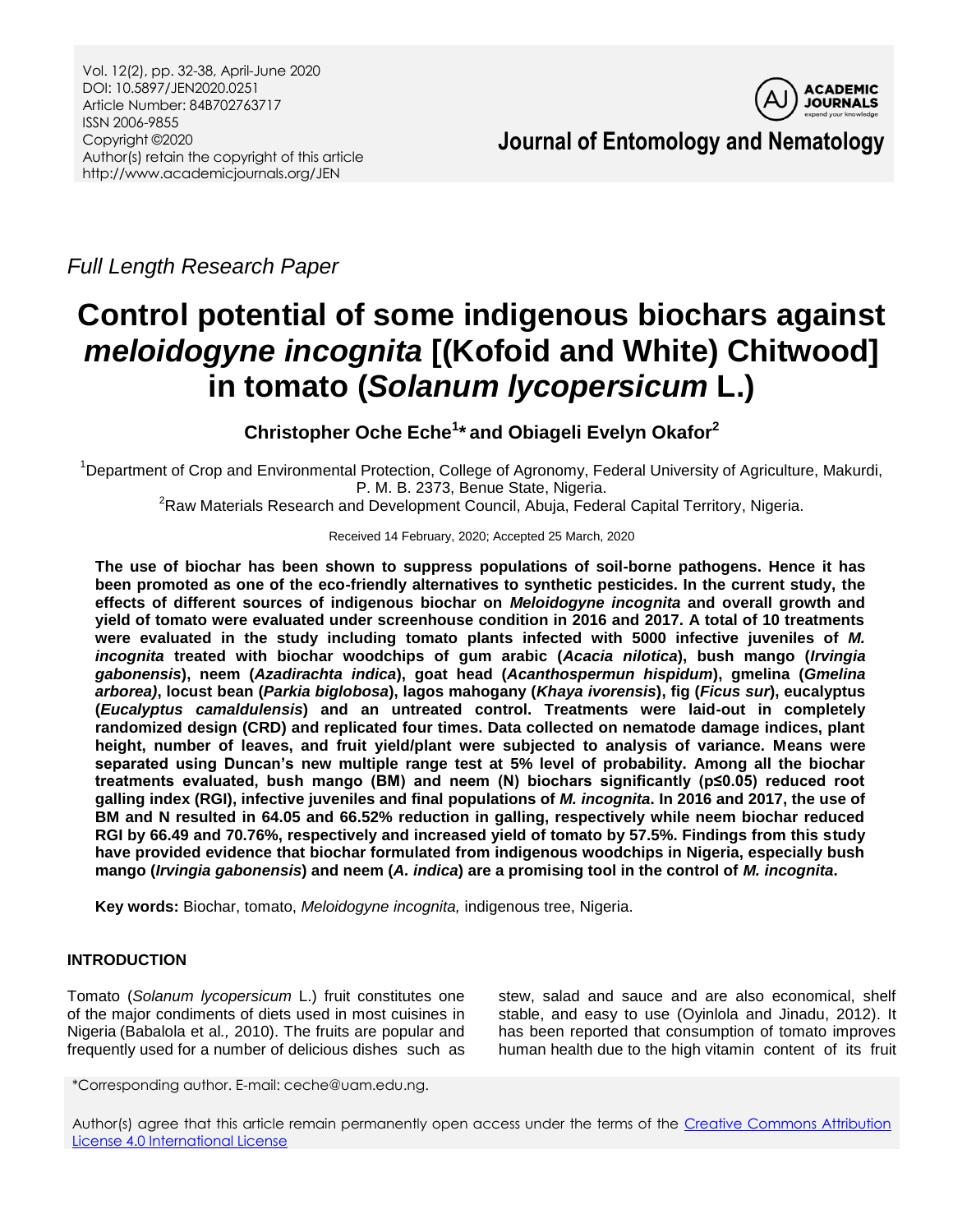(SCANNERS, 2009). The cultivation of tomato also serves as a source of income to farmers and other actors along the tomato value chain. In a study, Zalkuwi et al. (2012) showed that tomato production is profitable in both short and medium term owing to the positive gross margin and net income per hectare of N90,113.78 ( $\approx$ \$237) and N68,296.26 ( $\approx$  \$180), respectively. Despite the promising benefits of the crop, its production has been reported to be limited by plant-parasitic nematodes, fungal and bacterial diseases, hence keeping production at sub-optimal levels (Žnidarčič et al., 2003; Olaoye et al., 2011; Etebu et al., 2013).

Plant-parasitic nematodes represent a formidable pest problem in the field, greenhouses and polyhouses (Luc et al., 2002). In Ghana, Osei et al. (2011) observed larger populations of plant-parasitic nematodes on tomatoes than on *Mucuna pruriens* L. and *Tithonia diversifolia* Hemsl. Et Gray. Losses in the range 20-94% due to nematode infections were recorded in Nigeria (Olowe, 1978). Osei et al. (2011) reported that eight genera of plant-parasitic nematodes are commonly associated with tomato. These nematode genera included *Meloidogyne, Helicotylenchus*, *Hoplolaimus* (Sher), *Pratylenchus*, *Rotylenchulus*, *Scutellonema*, *Tylenchulus* and *Xiphinema*. Of all these nematodes, *Meloidogyne* spp. was reported to be the most damaging. *Meloidogyne incognita* is the most-damaging to vegetables in tropical and subtropical countries causing losses up to 80% in heavily infested fields (Adesiyan et al., 1990; Kaskavalci, 2007; Onkendi et al., 2014). Typically, M. incognita causes formation of galls on the roots. After penetrating the root elongation zone and migrating intercellularly towards the root tip, it enters the vascular cylinder, where it further punctures the cell wall with its stylet and injects secretions from the pharyngeal glands into the plant cell inducing a permanent feeding site known as giant cells (Davis et al., 2000; Gheysen and Mitchum, 2009).

There are several approaches such as use of resistant varieties (Williamson and Kumar, 2006), cultural practices (Okada and Harada, 2007), biological control (Hossain et al., 1989; Khan et al., 2007) and the use of nematicides (Hossain et al., 1989; Radwan et al., 2012). Although the use of synthetic nematicides has been mostly deployed to manage RKN populations in the soil, there is rising concern on their hazardous effects on the environment and non-target organisms and most recently, the promotion of climate change mitigating practices among farming communities including the use of biochar. The International Biochar Initiative defined biochar as "a solid material obtained from the thermo-chemical conversion of biomass in an oxygen limited environment" (IBI, 2012).

Kolton et al. (2011) described biochar as a heterogeneous material generated through pyrolysis, a thermal process carried out at temperatures ranging from 200 to 900°C and under limited oxygen availability. A wide range of organic materials including crop residues (Yuan and Xu, 2011), wood (Spokas and Reicosky,

2009), municipal waste (Mitchell et al., 2013), sewage sludge (Méndez et al*.,* 2012), manure (Uzoma et al*.,* 2011) and also animal bones (Vassilev et al., 2013) have been used to formulate biochar.

Biochar has been used to control certain soil-borne pathogens (Elad et al., 2010; Elmer and Pignatello, 2011; Graber et al., 2014; Jaiswal et al., 2014). Zhang et al. (2013) reported that although the paucity of research on how biochar affects nematode community structure exist, addition to the soil significantly increased the abundance of fungivorous nematodes, and decreased plant-parasitic nematodes in China. In spite of the considerable research and application of biochar in soil amendment regimes, its possibility as a tool for effective control of plant diseases has been mainly ignored (Bonanomi et al., 2015). In fact Huang et al. (2015) reported that despite the control potential of biochar, data were limited on the effect of biochar on plant parasitism by nematodes. It is against this background that this research was conducted to evaluate the effect of some indigenous woodchipbiochars on Meloidogyne incognita infection on tomato. The study further examined the concurrent effect the application of these biochars may have on tomato growth and yield.

# **MATERIALS AND METHODS**

# **Description of experimental site**

The experiment was conducted in a screenhouse located at the Teaching and Research Farms of Federal University of Agriculture, Makurdi (Latitude 07°45' to 07°50'N, Longitude 08°45'E to 08°50'E, 98 m above sea level) during the cropping seasons of 2016 and 2017. The location falls within the Southern Guinea Savannah agroecological zone of Nigeria. It experiences a typical tropical climate with two distinct seasons, the wet or rainy season and the dry season, annual rainfall of 1500 mm and an average temperature which ranges between 21 to 35°C.

# **Soil sterilization and establishment of tomato nursery**

Top sandy-loam soil (20 cm deep) was collected from a site at the Teaching and Research Farms of Federal University of Agriculture, Makurdi (FUAM), Benue State, Nigeria. The soil was sterilized by heating for 90 min at 65°C with the aid of a soil sterilizer according to Atungwu et al*.* (2008). Sterilized soil was distributed into a nursery bed (180 cm  $\times$  50 cm $\times$ 10 cm). The soil in the nursery bed was preconditioned by watering adequately to field capacity and left for three weeks. Tomato cv. Roma VF was obtained from National Horticultural Research Institute (NIHORT), Ibadan, Nigeria. Prior to planting, seeds were surface sterilized by immersion in 70% ethanol for 1-2 min and 0.2% (v/v) sodium hypochlorite for 5-10 min, respectively under aseptic conditions. Twenty grams (20g) of seeds were broadcast on the nursery bed under shade and maintained for two weeks after which they were transplanted to experimental pots.

# **Formulation of biochar**

Dried woods obtained from nine mature indigenous trees of similar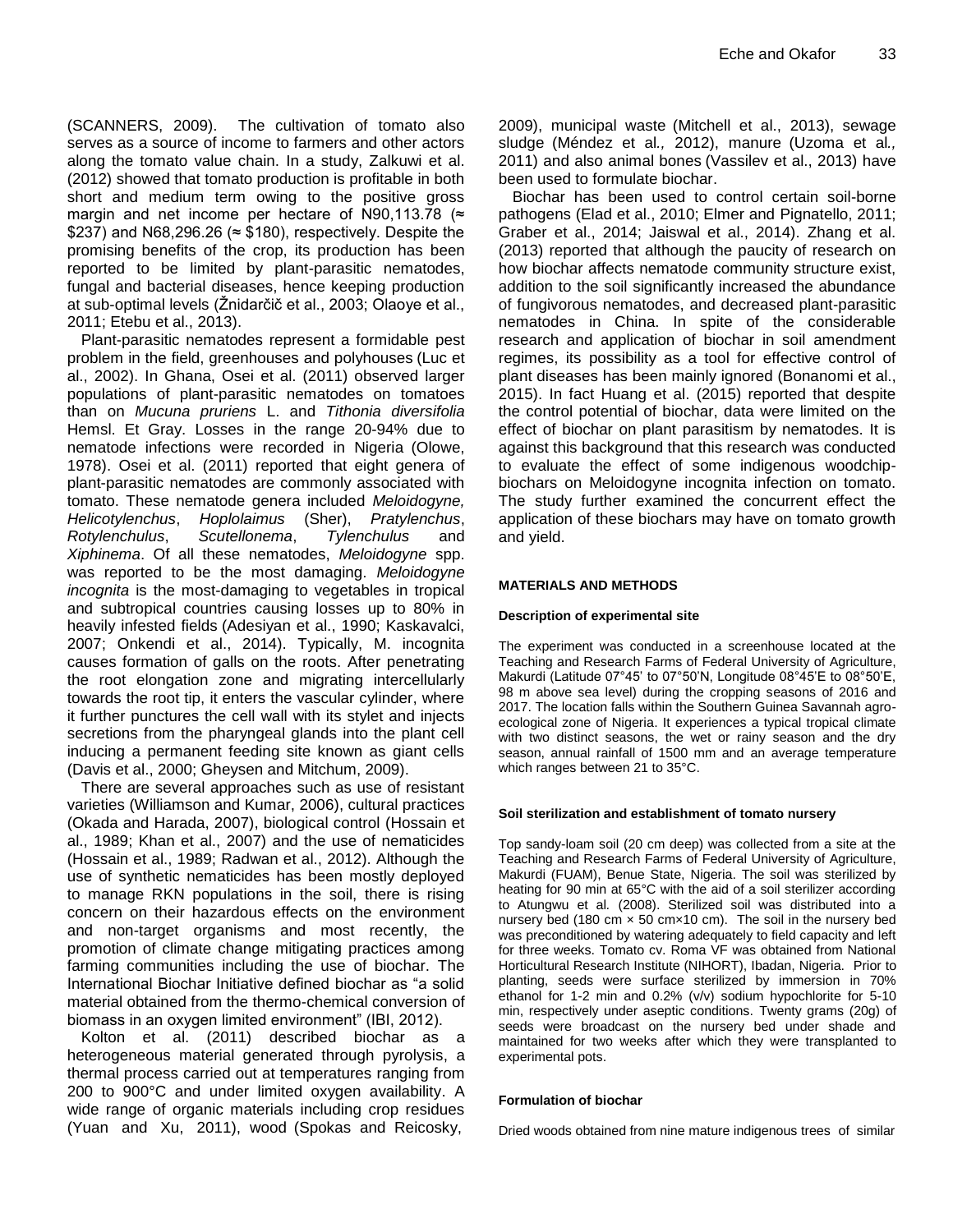ages located in the metropolitan city of Makurdi in Benue State, Nigeria were used to formulate nine different biochars as shown in Table 1 based on the principle of pyrolysis using a 208 L traditional kiln (reactor) fabricated at FUAM. A total of 2.5 kg dried wood of *Acacia nilotica*, *Irvingia gabonensis, Azadirachta indica, Acanthospermun hispidum, Gmelina arborea, Parkia biglobosa, Khaya ivorensis, Ficus sur* and *Eucalyptus camaldulensis* were burnt under low oxygen (pyrolysis) using the fabricated reactor. The kiln was properly cleaned using distilled water after each pyrolysis process, and allowed to dry. After cooling, prepared biochars were ground into powder of 0.1 to 1.0 mm particles (Elad et al., 2010). The biochar was mixed with heat-sterilized soil at 30 g/kg soil into individually assigned experimental pots.

#### **Inoculation of tomato plants with** *M. incognita* **eggs**

Motile second-stage infective juveniles of *Meloidogyne incognita* were extracted from 5 g of symptomatic roots and soil samples obtained from pure cultures raised on three-month's old galled *Celosia argentea* plants at the Teaching and Research Farms of FUAM using modified Baermann tray technique (Whitehead and Hemming, 1965). The nematode suspension was thoroughly mixed using a magnetic stirrer. The number of infective juveniles in 10 ml of the suspension was counted in a Doncaster counting dish under the dissecting microscope. An average of three counts was taken to estimate the infective juvenile population per ml of nematode suspension. Infective nematode population density was adjusted to 5000 juveniles by inoculating tomato plants with 100 ml of concentrated nematode suspension. One hundred milliliter of distilled water was used in the control. Each plant stand was inoculated with 5000 infective juveniles of *M. incognita* one week after transplanting.

# **Experimental design**

A total of 10 treatments were evaluated in the study and included biochar from gum arabic, bush mango, neem, goat head, gmelina, locust bean, lagos mahogany, fig, eucalyptus and an untreated control. Treatments were laid-out in a Completely Randomized Design (CRD) and replicated four times. Weeding was done on a weekly basis and NPK (15:15:15) was applied at the rate of 120 kg/ha 2WAT (4.3 g/pot).

#### **Nematode extraction and identification**

A total of 250 g of soil rhizosphere samples from each pot was collected using a soil auger, to a depth of 20 cm. Soil samples collected from same treatment replicates were thoroughly mixed and bulked into 250g sample, properly labelled and taken to the laboratory for nematode extraction. Root of each plant/treatment was also labelled and assayed for *M. incognita.* Nematodes were extracted from the bulked soil samples using the modified Baermann tray technique (Whitehead and Hemming, 1965). Extraction of nematodes from the roots was carried out using the technique described by Hussey and Barker (1973). Nematode specimens were identified based on morphological characteristics using pictorial keys (Mai and Lyon, 1975).

#### **Data collection and statistical analysis**

Agronomic and nematode damage data were collected during the span of the experiments in 2016 and 2017. The agronomic data included plant height at 50% flowering (height of plant from the base of the stem above soil to the flag leaf before the lowest flower

in centimeters), number of branches at 50% flowering (number of fresh and dry branches for each plant stand/pot), number of leaves at 50% flowering (the total number of both leaves found on each plant/pot), number of fruits (number of tomato fruit counted per pot).

Damage data included root gall index, number of infective juveniles/250 g of soil and final nematode population were used to assess nematode damage on tomato. Root gall index was assessed on a scale of 0-5, where,  $0 =$  no gall;  $1 = 1$  to 2 galls;  $2 =$ 3 to 10 galls; 3 = 11 to 30 galls; 4 = 31 to 100 galls; 5 = more than 100 galls according to Taylor and Sasser (1978). Data were subjected to Analysis of Variance (ANOVA) using general linear model (GLM) procedure of GenStat 17<sup>th</sup> Edition (Lawes Agricultural Trust, VSN International, 2014) Statistical Software Package. Means were compared using Duncan's New Multiple Range Test at 5% level of probability. Nematode counts were square-root  $[(\sqrt{x+1})]$ transformed to improve homogeneity of variance before analysis.

# **RESULTS**

# **Effect of biochar on** *M. incognita*

Findings obtained with respect to root galling index (RGI), number of infective juveniles/250g of soil  $(IJ<sub>2</sub>)$  and final nematode population (P*f*) generally followed a similar trend as presented in Table 2. Among all biochar formulations, Bush Mango and Neem biochars significantly ( $p \le 0.05$ ) reduced RGI,  $U_2$  and  $P_f$  of M. *incognita* the most. In 2016 and 2017 use of bush mango biochar resulted in percentage reductions of RGI on tomato by 64.05 and 66.52%, respectively while neem biochar reduced RGI by 66.49 and 70.76%, respectively. Pots amended with goat head biochar, gmelina biochar and locust bean biochar ranked second among all the evaluated biochar formulations with average RGI values of 1.83, 1.79 and 1.77 representing percentage galling reductions of 46.96, 48.12 and 48.7%, respectively. Although use of lagos mahogany biochar, fig biochar and eucalyptus biochar significantly reduced RGI, they were the least effective since they only resulted in 15.36, 22.61 and 27.83% reduction of RGI against the untreated control.

The number of infective juveniles was significantly (p≤0.05) affected by application of biochar formulations (Table 2). Pots treated with bush mango biochar and neem biochar also consistently and significantly reduced  $IJ_2$ . Average mean  $IJ_2$  values showed that of all biochar formulations evaluated, only bush mango biochar (circa. 148 J2s), Neem biochar (circa. 168 J2s), gum arabic biochar (circa. 206 J2s), gmelina biochar (circa. 246 J2s) and locust bean biochar (circa. 250 J2s) were below the grand mean value ((circa. 259 J2s) and resulted in percentage reduction in the number of infective juveniles by 42.7, 35.02, 20.34, 5.19 and 3.67%.

The population of *M. incognita* significantly decreased in 2016 and 2017 when pots were treated with bush mango biochar (9999 M. incognita) and neem biochar (9668 M. incognita). Although the highest population of *M. incognita* was encountered in the control pots, separation of means using Duncan's New Multiple Range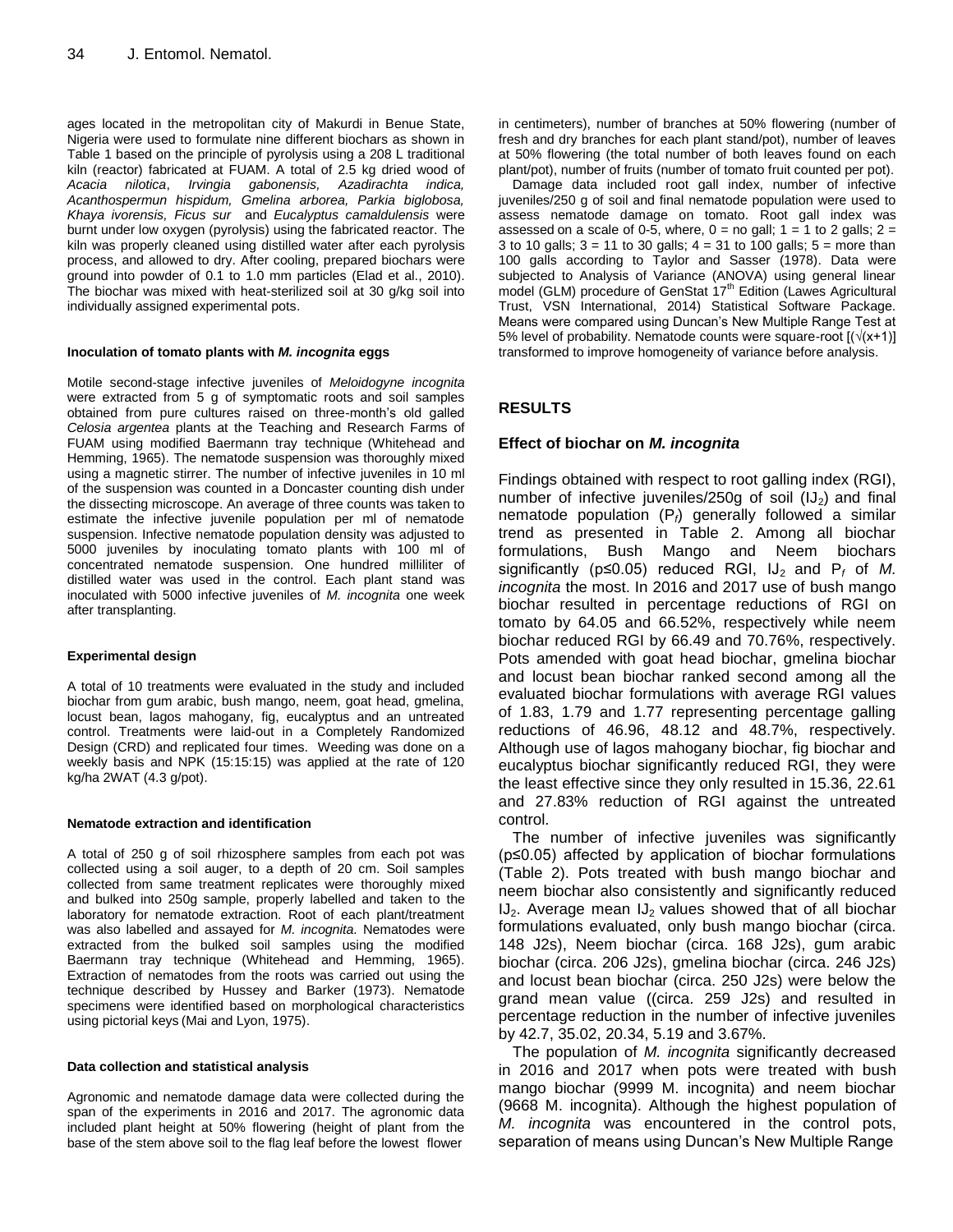| <b>Botanical Nomenclature</b> | Family <sup>x</sup> | <b>Common name</b>               | <b>Biochar formulation code</b> |  |
|-------------------------------|---------------------|----------------------------------|---------------------------------|--|
| Acacia nilotica               | Fabaceae            | Gum Arabic tree                  | Gum Arabic Biochar              |  |
| Irvingia gabonensis           | Irvingiaceae        | Wild mango, ogbono, bush mango   | Bush Mango Biochar              |  |
| Azadirachta indica            | Meliaceae           | Neem, dogo yaro                  | Neem Biochar                    |  |
| Acanthospermun hispidum       | Asteraceae          | Goat head                        | Goat Head Biochar               |  |
| Gmelina arborea               | Lamiaceae           | Gmelina, white teak              | Gmelina Biochar                 |  |
| Parkia biglobosa              | Fabaceae            | African locust bean              | Locust Bean Biochar             |  |
| Khaya ivorensis               | Meliaceae           | African mahogany, Lagos mahogany | Lagos Mahogany Biochar          |  |
| Ficus sur                     | Moraceae            | Broom cluster fig                | Fig Biochar                     |  |
| Eucalyptus camaldulensis      | Myrtaceae           | Eucalyptus                       | Eucalyptus Biochar              |  |

**Table 1.** List of indigenous trees used in the experiment and their designated biochar formulation code.

*x* = taxonomic classification.

**Table 2.** Effects of biochar formulations on some nematode damage indices on tomato.

| <b>Biochar</b><br>formulation | Root galling index |                      |                    | Infective juvenile/250 g soil |                      |                      | Final nematode population |                       |                     |
|-------------------------------|--------------------|----------------------|--------------------|-------------------------------|----------------------|----------------------|---------------------------|-----------------------|---------------------|
|                               | 2016               | 2017                 | <b>Mean</b>        | 2016                          | 2017                 | Mean                 | 2016                      | 2017                  | Mean                |
| <b>Gum Arabic</b>             | $1.85^{bc}$        | $1.61$ <sup>de</sup> | $1.73^{\text{de}}$ | 173.26 <sup>e</sup>           | $239.50^d$           | $206.38^{d}$         | $12622^c$                 | 15146 <sup>cd</sup>   | 13884 <sup>b</sup>  |
| Bush Mango                    | 1.33 <sup>d</sup>  | $1.50$ <sup>de</sup> | $1.42^e$           | $126.62^t$                    | $170.26^e$           | $148.44^e$           | $10015^d$                 | $9983^t$              | $9999$ <sup>c</sup> |
| Neem                          | $1.24^{d}$         | 1.31 <sup>e</sup>    | 1.27 <sup>e</sup>  | 140.71 $^{\sf ef}$            | 196.00 <sup>e</sup>  | $168.36^e$           | 7319 <sup>e</sup>         | $12018^e$             | $9668$ <sup>c</sup> |
| Goat head                     | $1.81^{bc}$        | $1.84^d$             | 1.83 <sup>d</sup>  | $218.04^d$                    | $305.00^\circ$       | 261.52 <sup>cd</sup> | $12603^{\circ}$           | $15123$ <sup>cd</sup> | 13863 <sup>b</sup>  |
| Gmelina                       | 1.77 <sup>c</sup>  | 1.81 <sup>d</sup>    | $1.79^{d}$         | $205.55^{de}$                 | 285.72 <sup>cd</sup> | $245.63^{cd}$        | $11881^c$                 | $14257^{\circ}$       | 13069 <sup>b</sup>  |
| Locust Bean                   | 1.71 <sup>c</sup>  | $1.82^{d}$           | 1.77 <sup>d</sup>  | $209.13^d$                    | $289.99^{cd}$        | 249.56 <sup>cd</sup> | $12088^{\circ}$           | 14506 <sup>d</sup>    | 13297 <sup>b</sup>  |
| Lagos Mahogany                | $2.17^{b}$         | 3.68 <sup>b</sup>    | $2.92^{b}$         | 244.42 <sup>cd</sup>          | $342.80^{bc}$        | 293.61 <sup>c</sup>  | $14128^{bc}$              | $16953^{\circ}$       | 15540 <sup>ab</sup> |
| Fig                           | $2.03^{b}$         | 3.30 <sup>b</sup>    | $2.67^{bc}$        | $250.01^{\circ}$              | 348.89bc             | $299.45^{\circ}$     | $14451^{bc}$              | 17341 <sup>bc</sup>   | $15896^{ab}$        |
| Eucalyptus                    | $2.12^{b}$         | $2.85^{\circ}$       | 2.49 <sup>c</sup>  | $265.05^{b}$                  | 370.00 <sup>b</sup>  | $317.53^{b}$         | 15320 <sup>b</sup>        | 18384 <sup>b</sup>    | $16852^a$           |
| Control                       | 3.70 <sup>a</sup>  | $4.48^{a}$           | 3.45 <sup>a</sup>  | $330.57^a$                    | 470.03 <sup>a</sup>  | 400.30 <sup>a</sup>  | $19107^a$                 | 29328 <sup>a</sup>    | $17717^a$           |
| <b>Grand mean</b>             | 1.97               | 2.42                 | 2.13               | 216.34                        | 301.82               | 259.08               | 12953.4                   | 16303.9               | 13978.5             |
| F pr. (p≤0.05)                | < 0.01             | 0.05                 | 0.03               | < 0.01                        | 0.01                 | < 0.001              | 0.04                      | < 0.01                | < 0.01              |
| SED $(\pm)$                   | 0.06               | 0.08                 | 0.06               | 19.18                         | 27.82                | 23.50                | 997.79                    | 16303.9               | 13978.5             |

Test consistently showed that there were no statistically significant differences in the populations of the control pots, Lagos Mahogany biochar-treated pots, Fig biochartreated pots and Eucalyptus biochar-treated pots (p>0.05) (Table 2).

# **Effect of biochar on growth and yield of tomato**

The effects of biochar formulation on tomato growth and yield were also determined and presented in Figure 1. The four parameters were significantly affected by the type of biochar applied on tomato (Figures 1A, B, C and D). Plants grown in pots amended with bush mango and neem biochars were the tallest (Figure 1A) and had the highest number of fruits (Figure 1D), closely followed by gum arabic biochar. The lowest number of fruits was observed in the control pots and was not significantly

different from fruit yield recorded in Eucalyptus biochartreated pots (p>0.05). Bush mango biochar also had the most profound effect on number of branches/plant and number of leaves/plant. The performance in terms of the four measured parameters was observed in the untreated control.

# **DISCUSSION**

The use of nematicides has serious adverse consequences and several useful chemicals are being phased out of the market and beyond the reach of farmers, thus creating the need for alternative measures for effective management of plant-parasitic nematodes (Daramola et al., 2015). There is a worldwide drive to shift from a petroeconomy fueled by fossil carbon to an economy fueled by renewable energy resources as a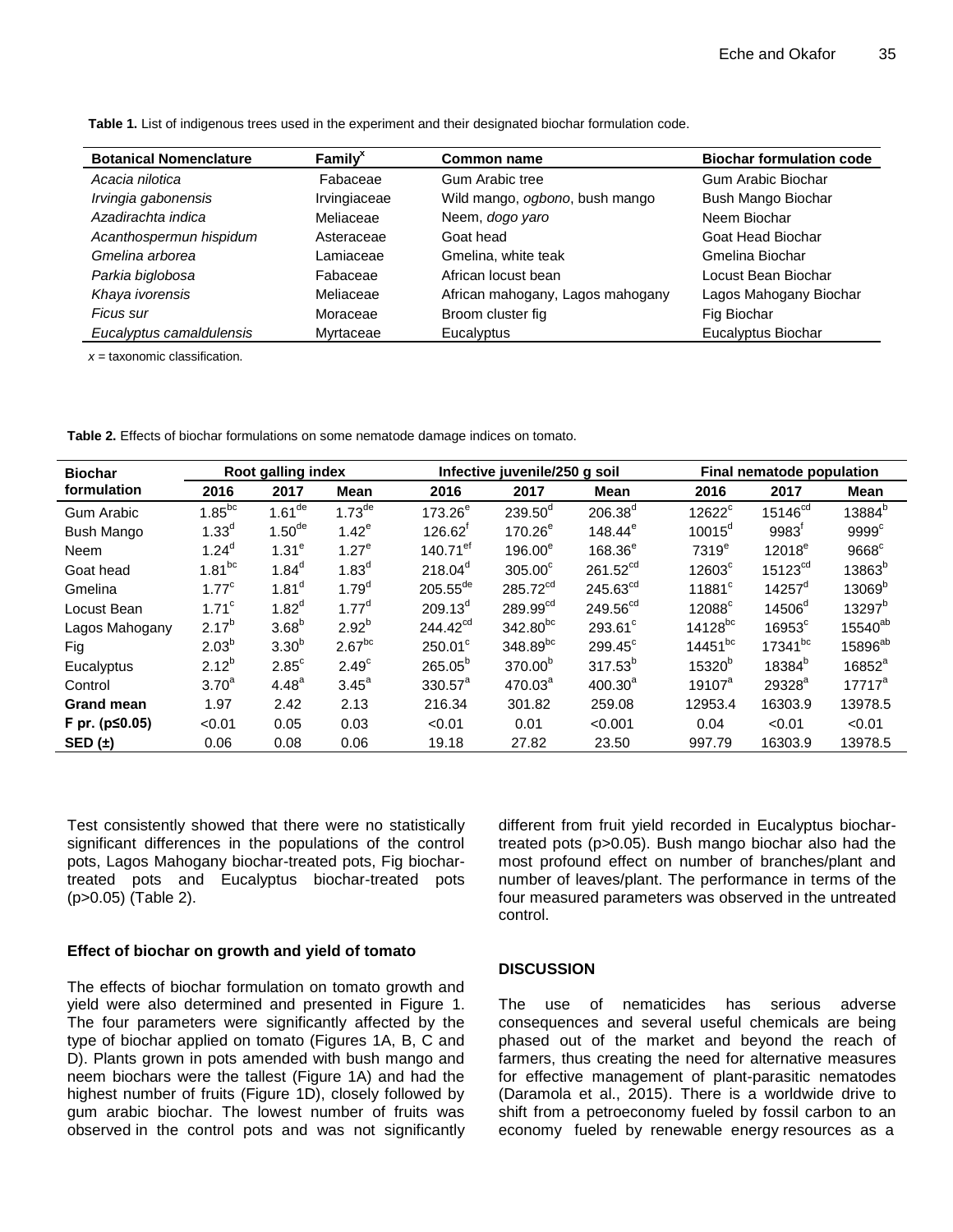

**Figure 1.** Effect of different sources of biochar on plant height (A), Number of branches (B), Number of branches (C) and Number of fruits (D) of tomato. Means followed by the same letter in bars indicate no significant differences based on Duncan's New Multiple Range Test tested at 5% Level of Probability; Each value is an average of four replications.

result of growing concern over global climate change caused by manmade, anthropogenic greenhouse gas

emissions (Mathews, 2008; Elad et al*.,* 2010). In recent years, in order to develop a more eco-sustainable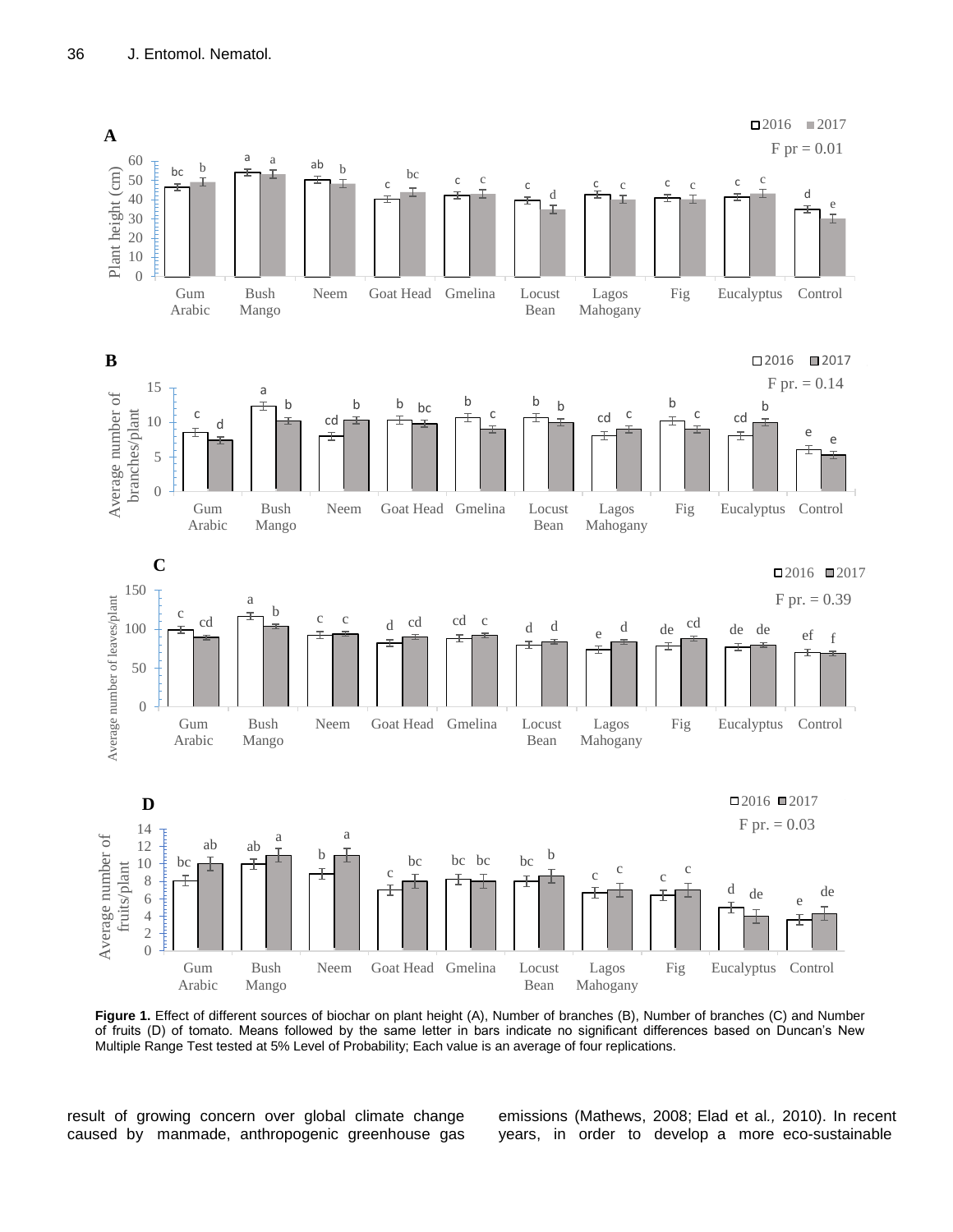agriculture, research has been carried out on strategies for plant pathogen control characterized by high efficiency and limited environmental impact (Bonanomi et al*.*, 2015). One of these control strategies developed to manage soil-borne pathogens is the use of biochar Elad et al*.,* 2010; Bonanomi et al*.*, 2015). These biochars have been reported to stimulate beneficial microbes, in bulk soil as well as in the rhizosphere (Lehmann et al., 2011; Thies et al., 2015).

The current research investigated the effects of indigenous biochar on M. incognita which constitutes a major threat to tomato production. Our findings clearly showed that the use of biochars, especially gum arabic biochar, bush mango, neem biochar, goat head biochar, gmelina biochar and locust bean biochar significantly repressed populations of the nematode by varying proportions. Biochar had also been reported to induce resistance against different pathogens. For example, tomato plants treated with biochar pyrolyzed from citrus wood suppressed grey mold and powdery mildew caused by *Botrytis cinerea* and *Leveillula taurica* (Elad et al*.,* 2010). Biochar prepared from pepper plant waste suppressed three foliar diseases (*B. cinerea*, *C. acutatum*, *P. aphanis*) with different infection strategies in strawberry plants (Harel et al., 2012). Jaiwal et al*.* (2014) found that biochars pyrolyzed from eucalyptus wood chips and pepper plant wastes were found to be effective at decreasing the severity of *R. solani* infection in beans.

Eucalyptus-based biochar in the current study did not result in a significant control of the nematode. Nevertheless, there was a marked difference in the populations of *M. incognita* and overall tomato growth of treated pots compared to the untreated pots. These findings suggest that the effect of these biochars could be the result of a balance between the availability of labile organic carbon sources and the presence of recalcitrant and/or nematotoxic compounds that provide little support or even inhibit reproduction of *M. incognita.* At least five different mechanisms have been proposed in an attempt to underscore how biochars suppress plant diseases. These include: (i) induction of systemic resistance in the host plants; (ii) enhanced abundance and/or activities of beneficial microbes; (iii) modification of soil quality in terms of nutrient availability and abiotic conditions; (iv) direct toxic effect of biochar; (v) sorption of allelopathic, phytotoxic compounds (Bonanomi et al*.*, 2015). Several studies reported an increase of microbial biomass $47$ , mycorrhizal fungi (Warnock et al., 2007), and plantgrowth-promoting microbes (Liang et al., 2010; Kolton et al., 2011) as a result of biochar applications, with related changes in microbial community functionality.

# **CONCLUSION AND RECOMMENDATIONS**

In conclusion, findings from this study have provided evidence that biochar formulated from indigenous wood chips in Nigeria, especially bush mango (*I. gabonensis*) and neem (*A. indica*) are a promising tool in the control of *M. incognita*. These plants are readily available and processing of their biochar is relatively cheap and indicative of low cost alternative to synthetic nematicides. However further research is needed towards a better understanding of the precise mode of action of these two biochars under field conditions, and to develop stable and low cost nematostatic formulations that can be applied on other plant-pathogen systems as well.

# **CONFLICT OF INTERESTS**

The authors have not declared any conflict of interests.

# **REFERENCES**

- Adesiyan SO, Caveness FE, Adeniji MO, Fawole B (1990). Nematode pest of tropical crops. Heinemann Educational Books (Nig.) Plc. 114p.
- Babalola DA, Makinde YO, Omonona BT, Oyekanmi MO (2010). Determinants of post-harvest losses to tomato production: A case study of Imeko–Afon local government area of Ogun State. Journal of Life and Physical Science 2:14-18.
- Bonanomi G, Ippolito F, Scala F (2015). A "black" future for plant pathology? Biochar as a new soil amendment for controlling plant diseases. Journal of Plant Pathology 97(2):223-234.
- Daramola F, Afolami S, Enikuomehin O, Omonhinmin C, Adebayo A (2015). Nematicidal effects of carbofuran and GC-MS analysis of its residue in pineapple fruits. International Journal of Agriculture and Biology 17:357-362.
- Davis EL, Hussey RS, Baum TJ, Bakker J, Schots A, Rosso MN (2000). Nematode parasitism genes. Annual Review Phytopathology 38:365- 396.
- Elad Y, David DR, Harel YM, Borenshtein M, Kalifa HB, Silber A, Graber ER (2010). Induction of systemic resistance in plants by biochar, a soil-applied carbon sequestering agent. Phytopathology 100:913-921.
- Elmer WH, Pignatello JJ (2011). Effect of biochar amendments on mycorrhizal associations and fusarium crown and root rot of asparagus in replant soils. Plant Disease 95:960-966.
- Etebu E, Nwauzoma AB, Bawo DDS (2013). Postharvest spoilage of tomato (*Lycopersicon esculentum* Mill.) and control strategies in Nigeria. Journal of Biology, Agriculture and Healthcare 3(10):51-61.
- Gheysen G, Mitchum MG (2009). Molecular insights in the susceptible plant response to nematode infection. Plant Cell Monogram 15:45-81.
- Graber ER, Frenkel O, Jaiswal AK, Elad Y (2014). How may biochar influence severity of diseases caused by soilborne pathogens? Carbon Management 5:169-183.
- Harel Y, Elad Y, Rav-David D, Borenstein M, Shulchani R, Lew B (2012). Biochar mediates systemic response of strawberry to foliar fungal pathogens. Plant Soil 357:245-257.
- Hossain S, Mian IH, Tsuno K (1989). Efficacy of three nematicides and two oilcakes for control of root knot nematode (*Meloidogyne incognita*) in potato seedlings. Journal of the Faculty of Agriculture, Kyushu University 34(1&2):15-121.
- Huang W, Ji H, Gheysen G, Debode J, Kyndt T (2015). Biocharamended potting medium reduces the susceptibility of rice to rootknot nematode infections. BMC Plant Biology 15:267.
- Hussey RS, Barker KR (1973). A Comparison of Methods of Collecting Inocula for *Meloidogyne* spp. Including a New Technique. Plant Disease reporter 57:1025-1028.
- International Biochar Initiative (IBI) (2012). Standardized product